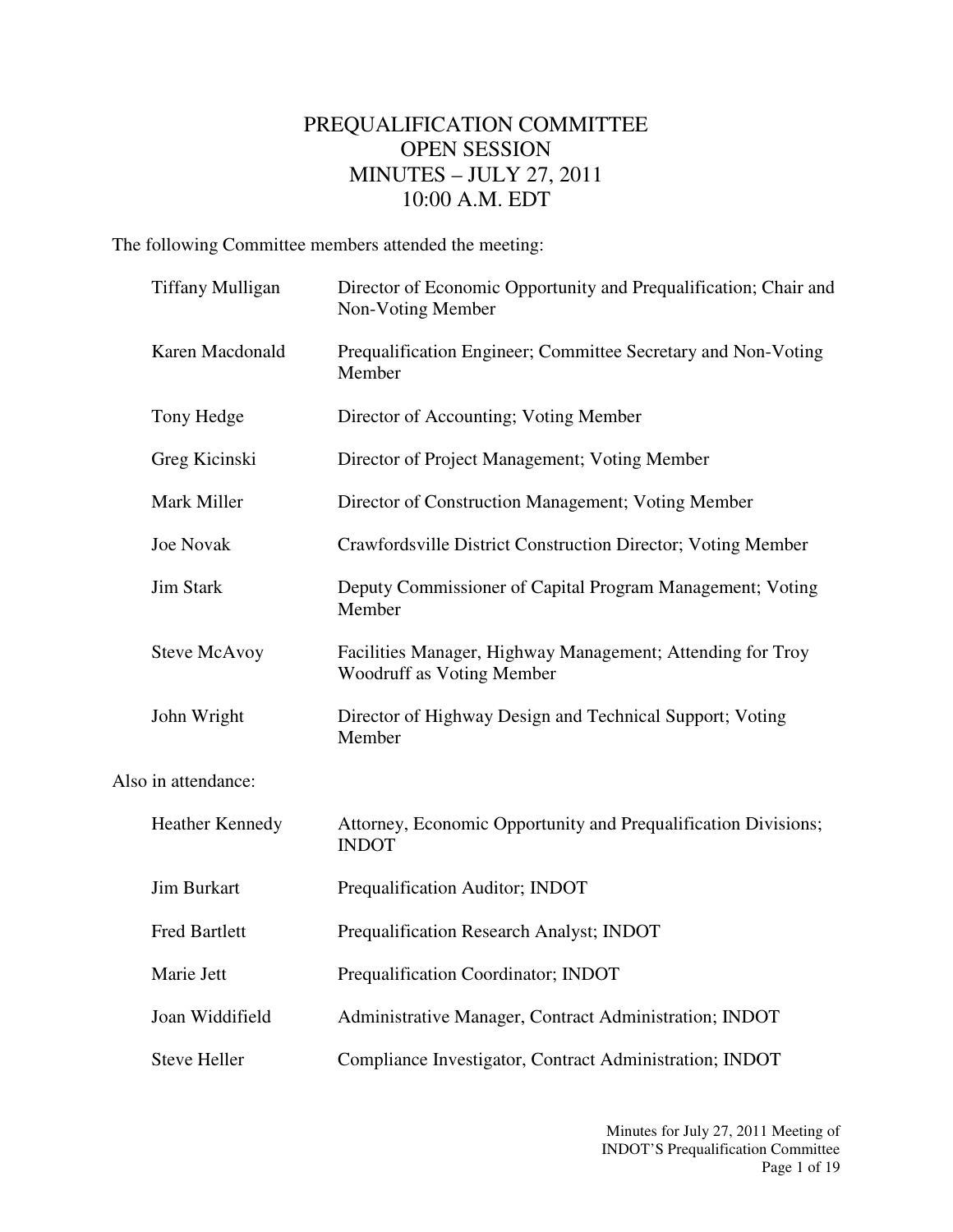| Jennifer Jansen     | Attorney, Legal Division; INDOT                                                         |
|---------------------|-----------------------------------------------------------------------------------------|
| Jeff Logman         | Seymour District Construction Engineer; INDOT                                           |
| Rachel Wren         | Project Engineer, Seymour District; INDOT                                               |
| James Culbertson    | Construction Area Engineer, Seymour District; INDOT                                     |
| Joe Jones           | Office Engineer, Seymour District Construction; INDOT                                   |
| Laura Hilden        | Director of Environmental Services; INDOT                                               |
| Nathan Saxe         | Ecology and Permits Manager, Office of Environmental Services;<br><b>INDOT</b>          |
| Kenny Franklin      | Project Manager, Office of Project Management; INDOT                                    |
| Pat McCarty         | Senior Engineer, Work Zone Safety; INDOT                                                |
| <b>Warner Moses</b> | Engineer, Work Zone Safety; INDOT                                                       |
| Richard Phillabaum  | Stormwater Team Leader, Office of Environmental Services;<br><b>INDOT</b>               |
| Dan Perez           | Stormwater Specialist, Office of Environmental Services; INDOT                          |
| Audra Blasdel       | Director for LPA/MPO; INDOT                                                             |
| Kevin Green         | President, Calumet Civil Contractors, Inc.                                              |
| David Yount         | Calumet Civil Contractors, Inc.                                                         |
| David Vornehm       | Attorney representing Calumet Civil Contractors, Inc.; Drewry,<br>Simmons, Vornehm, LLP |
| Steve Milbourne     | Calumet Civil Contractors, Inc.                                                         |
| Jim Sylvester       | Calumet Civil Contractors, Inc.                                                         |
| Ned Pearcy          | Calumet Civil Contractors, Inc.                                                         |
| <b>Bob Everman</b>  | Calumet Civil Contractors, Inc.                                                         |
| Paul Berebitsky     | Indiana Construction Association (ICA)                                                  |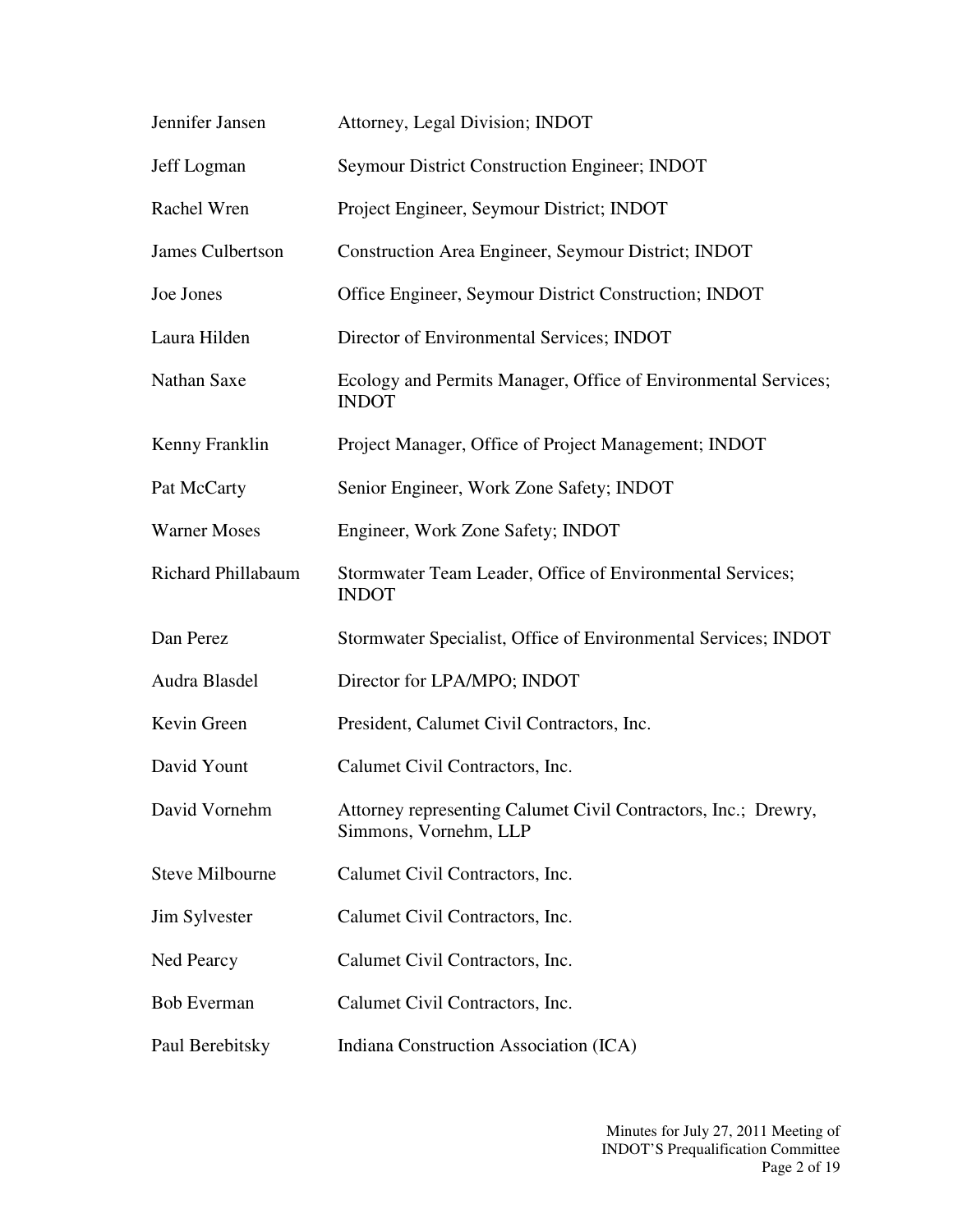\*\*\*\*

The Committee reviewed the following agenda items:

- 1. Adoption of June 8, 2011 meeting minutes
- 2. Adoption of June 29, 2011 meeting minutes
- 3. Calumet Civil Contractors, Inc. Follow-up from June 8, 2011 Committee meeting regarding Contract IR-30642
	- a. Update on erosion control
	- b. Update on traffic control
	- c. Consideration of interim CR-2's

## PREQUALIFICATION COMMITTEE MEETING OPEN SESSION JULY 27, 2011

 Ms. Mulligan, Committee Chair, called the meeting to order at 10:03 a.m. EDT. All Committee members were present, with the exception of Troy Woodruff. Mr. Steve McAvoy attended for Mr. Woodruff.

Ms. Mulligan asked that everyone sign the sign-in sheet that is circulating. She facilitated introductions of all individuals attending the meeting.

1. Adoption of June 8, 2011 Meeting Minutes

 Ms. Mulligan called for consideration of the meeting minutes from the June 8, 2011 meeting.

 Mr. Miller moved to adopt the meeting minutes from the June 8, 2011 meeting. Mr. Stark seconded the motion. All members voted in favor. Ms. Mulligan stated the minutes would be posted on the website within a few days.

2. Adoption of June 29, 2011 Meeting Minutes

Ms. Mulligan called for consideration of the meeting minutes from the June 29, 2011 meeting.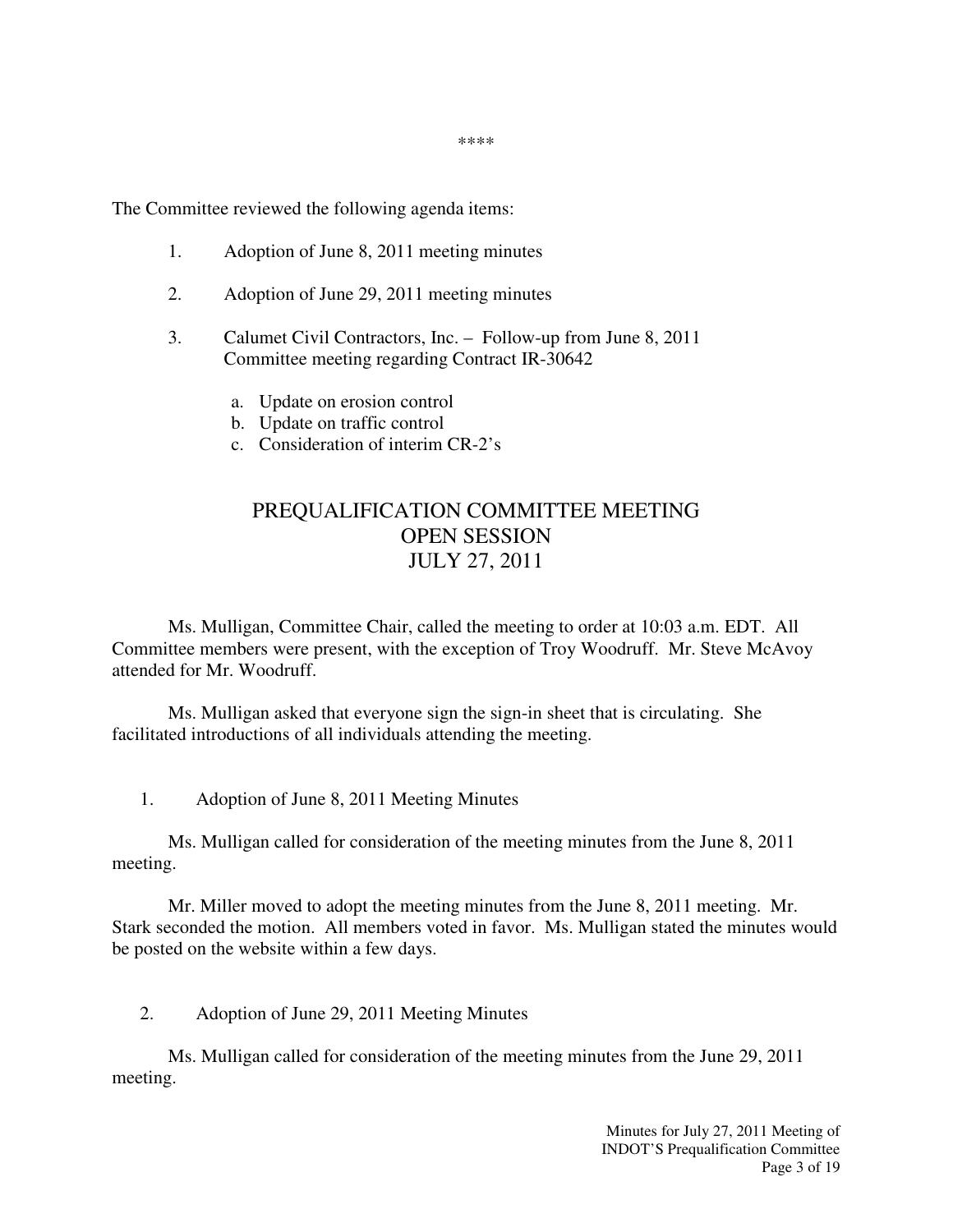Mr. Wright moved to adopt the meeting minutes from the June 29, 2011 meeting. Mr. Kicinski seconded the motion. All members voted in favor. Ms. Mulligan stated the minutes would be posted on the website within a few days.

- 3. Calumet Civil Contractors, Inc. Follow-up from June 8, 2011 Committee meeting regarding Contract IR-30642
	- a. Update on erosion control
	- b. Update on traffic control
	- c. Consideration of interim CR-2's

Ms. Mulligan introduced the item regarding Calumet Civil Contractors, Inc. (Calumet). INDOT brought Calumet before the Committee on June 8, 2011 to discuss issues with erosion and sediment control and traffic control on Contract IR-30642. The Committee asked Calumet to return to today's meeting for follow-up consideration. Ms. Mulligan explained the Committee meeting procedures: a representative from INDOT presents the issue first, the contractor is allowed to respond, then Committee members and the audience may ask questions. She asked that there be no questions or interruptions during each party's presentation. After both sides have presented, then there will be an opportunity for questions and discussion.

Ms. Jennifer Jansen, Attorney for INDOT representing the Seymour District, stated that the SR135 project is from approximately Curry Road to Stones Crossing Road. Contract IR-30642-A is an added travel lanes project. INDOT awarded the contract to Calumet for \$12.6 million on May 12, 2010. All contractors are expected to comply with INDOT standard specifications and contract documents. The reason INDOT brought Calumet before the Committee on June 8, 2011 was that the Seymour District office observed that there has been a lack of standard erosion and sediment control measures, including installation and maintenance, with this project from June 2010 to the present. There was also a lack of maintenance of the temporary traffic control devices. In the last 60 days, Calumet had made improvement, but INDOT remains concerned about the lack of installation and maintenance of proper erosion control measures. INDOT is concerned about Calumet's management of erosion control. Calumet has used incorrect installation and maintenance of erosion control measures, has not followed proper procedures, has been lacking in cooperation, and has been lacking in response to INDOT's requests to remedy the problems. Traffic control also remains an issue although there have been improvements in regard to traffic control maintenance.

Ms. Jansen introduced three speakers to present on behalf of INDOT: Dan Perez, Seymour District storm water specialist, who discussed erosion control; Rachel Wren, Seymour District project engineer, who discussed traffic control; and Jeff Logman, Seymour District Construction Engineer, who discussed the QA/QC plan and the interim CR-2.

Mr. Perez stated that since the June 8, 2011 Committee meeting, he visited the project site on June 14, 2011, June 28, 2011, and July 12, 2011 to inspect erosion control. Mr. Perez showed several slides and made the following observations: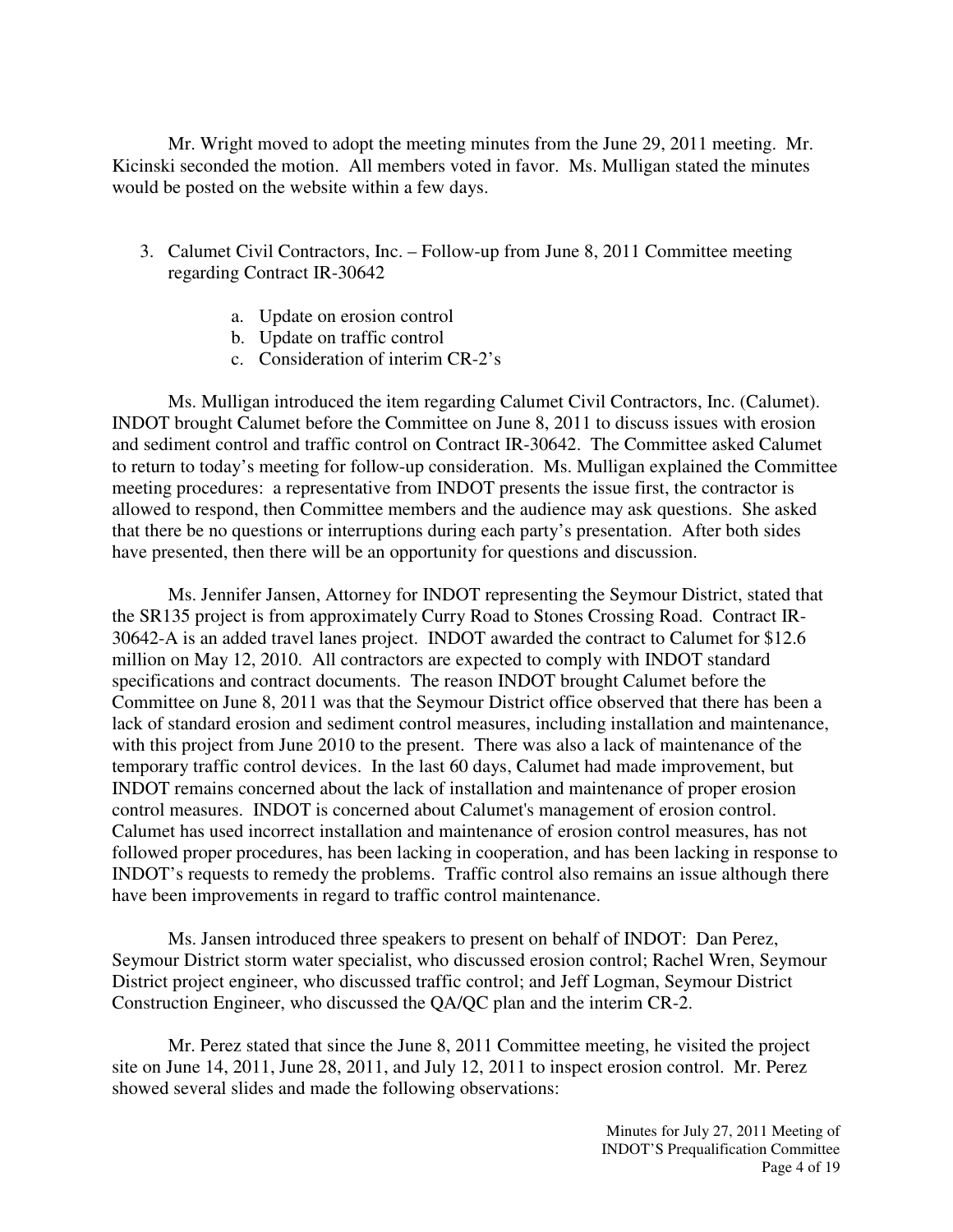- At a location showing curb inlet protection, Calumet should have used best management practices (BMP) for sediment control. Mr. Perez stated he discussed opportunities for protection at progress meetings with Calumet. Without the curb inlet protection measures, sediment would run into the storm drain.
- At locations showing drop inlets, the sediment control measures were there, but there was a lack of maintenance. In some cases the measures were improperly installed. Gravel was inside in one case. The silt fence should have been trenched in. The BMP was placed in the wrong location to be effective.
- At a concrete washout area, the erosion control measures were improperly installed and there was a lack of maintenance. The washout area was overflowing with concrete and Mr. Perez observed that concrete trucks were still using it. At a later visit, the same washout area was still not up to specifications and was not increased in size as requested, but the area was not overflowing.
- At a driveway approach, concrete slurry had pooled. Mr. Perez's concern was that the slurry could get into the storm sewer system or the nearby stream.
- At a slope drain going into a new structure, there was a lack of erosion control measures. As set up, filter stone and erodible material was not prevented from getting into the storm drain. If it rains, it will miss the slope drain and washout. There is significant lack of maintenance with improper installation.
- Straw bale check dams were staked in place but should also have been trenched in. Mr. Perez was concerned with using bales in concentrated flow areas.
- Filter stone was not being used properly. It did not meet specifications.
- At a check dam, sediment has flowed off the site. The filter stone should be located on the opposite side. Mr. Perez's concern is that erodible materials can run into the stream. The sediment control measures were being used improperly.
- At a location where a hose was going directly through a pipe, there was no filter sock or other measure to keep sediment from draining off site.
- At Structure 12, a pump discharged water directly where there were erodible materials. There was a lack of sediment control measures at this location.
- Dirty water flowed through a drop inlet.
- Mr. Perez took a picture yesterday of a location with no filter sock or other filter mechanism. There was erodible material clogging the riprap.

Ms. Wren reported on the traffic control measures since the June 8, 2011, Committee meeting. Ms. Wren stated that there has been a lot of improvement with traffic control. Traffic lines were painted, and there are better signs in place. There are a few issues remaining that could be resolved with a little more effort. Ms. Wren showed several slides and made the following observations:

• At one location, traffic barricades were left open on both sides of the road, which caused traffic to be confused. Ms. Wren discussed this concern with Calumet, who responded that the subcontractor was doing the traffic switch. Ms. Wren pointed out the Prime is still responsible. Calumet used flaggers after the issue was brought to their attention and it made a definite improvement.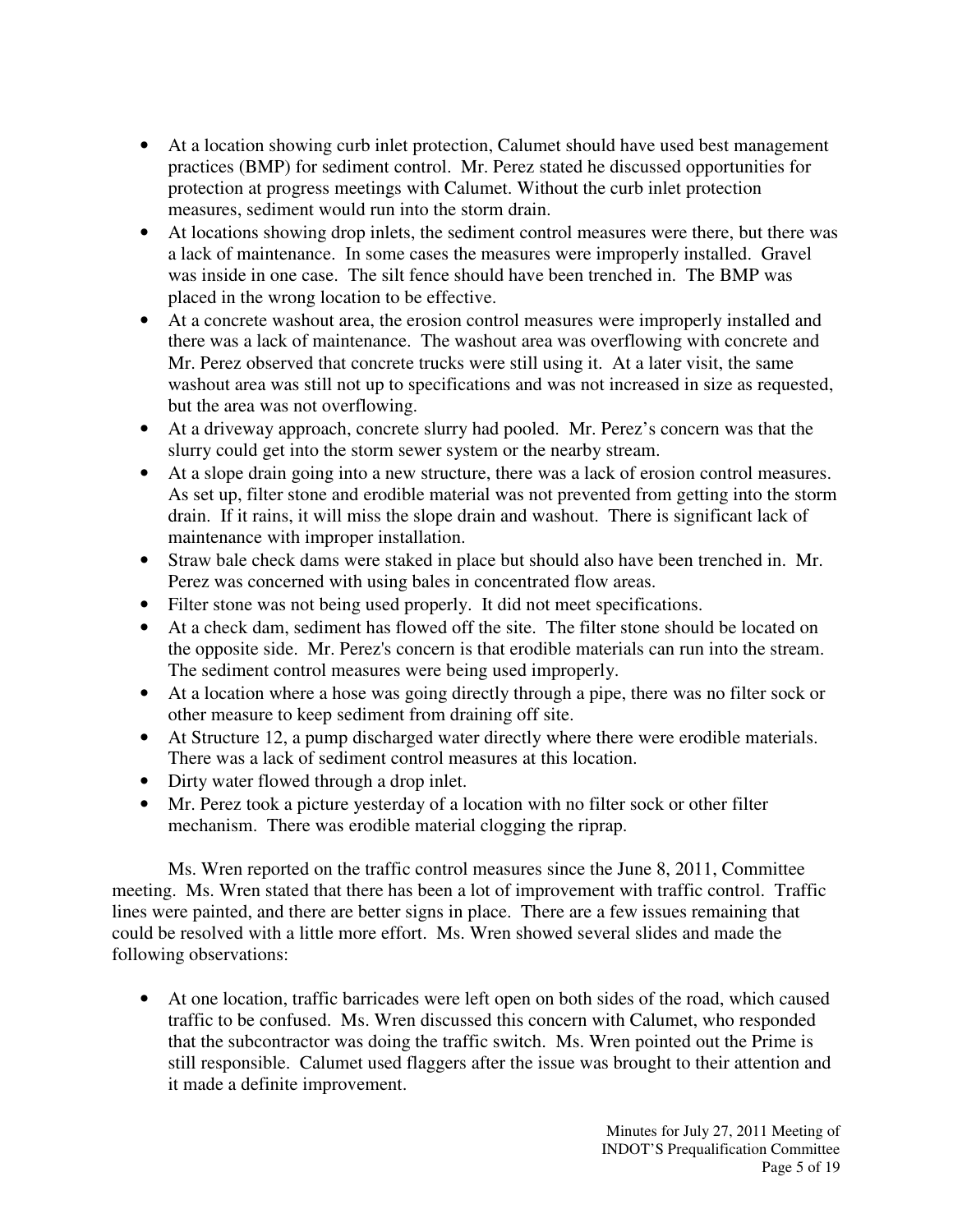- Flagger ahead signs were not always covered when no crew was present. It is important to cover the signs when not in use.
- In one instance, a flagger paddle was too short. This was resolved after Calumet was informed of the issue.
- On Stones Crossing Road, there was a 16 inch unprotected drop off. The issue was brought to Calumet's attention twice, then protection was placed.

Ms. Wren stated that overall Calumet has been doing a better job on traffic control inspections and paperwork. There are just a few things that need to be improved upon.

Mr. Logman reported that he received the QA/QC plan from Calumet on July 20, 2011. Mr. Nathan Saxe, INDOT's Ecology and Permits Manager, requested that the plan address the project better. There were areas in the QA/QC that he identified as needing more attention, and INDOT asked Calumet to follow-up and resubmit the plan.

Mr. Logman stated that there was still some lack of traffic control, and the traveling public did not know where to go. The District still has concerns about completing this project.

Mr. Logman stated that there was some lack of cooperation by Calumet with the interim CR-2. He mentioned that he spoke with Joe Grove about some of the concerns, and the response he received was that it was a subcontractor's problem.

 Ms. Jansen stated that the Seymour District is still concerned with the quality of work on this project. She showed some slides of issues other than erosion and sediment control and traffic control. She stated that all pictures had been taken within the last two weeks. She made the following observations:

- A picture showed an underdrain trench that had previously had asphalt on top but now was covered in dirt. The underdrain will not drain.
- Two pictures showed concrete backfill used at the edge of a driveway. The concrete was unconsolidated. INDOT's concern is that the improper procedure will cause failure after the surface course is placed.
- A picture shows a wall is uneven where two sections are joined. The Seymour District's opinion it that the work is poor quality.
- A few pictures show the sidewalk is not flush with the adjacent ground. There is a 3-4 inch drop, causing a safety hazard for pedestrians.
- A picture shows a honeycombed concrete retention wall. Another picture shows the top of the wall isn't even with the next section. The work is poor quality.

Ms. Jansen finished her presentation by stating that the Seymour District has seen some improvement in Calumet's performance since the June 8, 2011 Committee meeting, particularly in the area of traffic control. Problems remain with erosion and sediment control and with cooperation. Calumet is ultimately responsible as the prime contractor for their subcontractor's work. Calumet is responsible for the patterns of poor performance in the areas of erosion control and traffic control on this contract. All contractors have the responsibility to comply with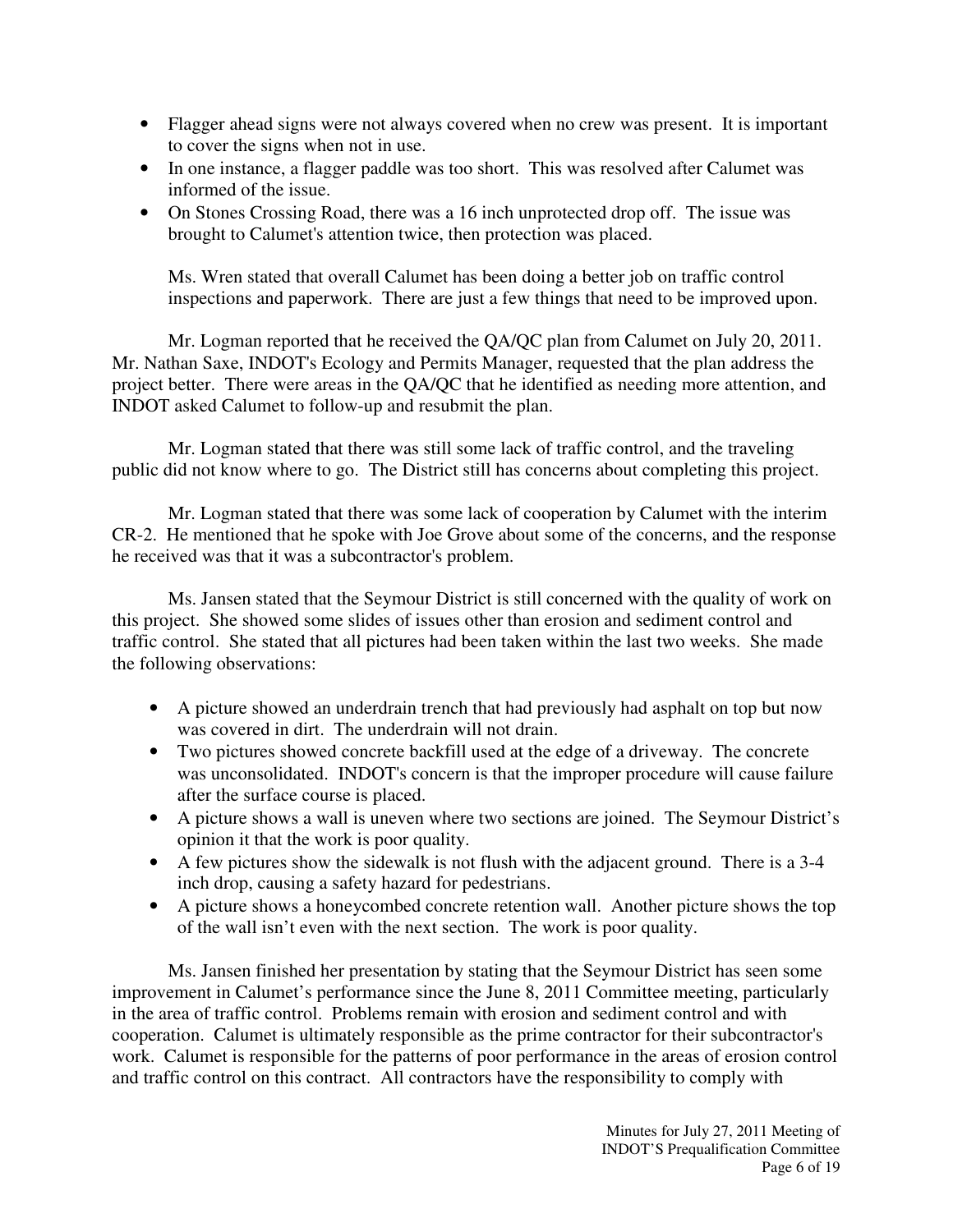INDOT's rules and regulations. INDOT has concerns with consistency of communication from Calumet's management to their field personnel.

Ms. Wren stated that Calumet resolved some of the issues with the washout, and they made corrections to clear up the water.

 Ms. Jansen concluded that the Seymour District continues to recommend a 40% experience reduction on Calumet's prequalification.

Ms. Mulligan opened the floor for Calumet to respond.

Mr. Kevin Green, President of Calumet, responded by saying, "Bullshit". He replied that he has been in meetings with INDOT personnel over the last six weeks and has asked if there are any erosion control issues remaining and has been told no. He questioned why at a Prequalification Committee meeting he has to find out about these issues. Mr. Green further asked if the ditch inlet protections are correct today. Mr. Green explained that the silt fence around the inlets were a temporary measure until the subcontractor could get on the worksite. Mr. Green stated that the subcontractor built the frame for silt fence. Calumet did a lot of work that was supposed to be done by their subcontractor. He stated that he has been doing erosion control on INDOT projects the same way for 20 years.

Mr. Green stated that they have to build on the site, but it's cleaned up and measures are placed at the end of the day. Pictures could be taken at anytime. Each day there is some point where we are not in compliance. Straw bales did not work in the concentrated flow area, and there was heavy rain. Calumet had several erosion and sediment control measures in place before they placed the last measure. The check dams were suggestions that Calumet tried, and they went from there. Calumet added the rock to slow down the water.

Mr. Green again stated that he attends the weekly meetings and asks if anything needs to be addressed. Mr. Green stated that working with the workzone traffic control subcontractor does not always go perfect.

Mr. Green asked if there was a punch list yet. He stated that this was the first time he heard about the issue with the sidewalk and wingwall structure. The problems will be corrected from the punch list. If the site needs extra dirt, we will do it. Calumet will go look at the 10 ft of honeycomb wall. If there is a problem, it will be corrected. Mr. Green stated that Calumet is not above correcting the problem.

Mr. Green stated that he was not aware that the sequence that Calumet used for construction in front of the driveway was a problem.

Mr. Green stated that when one studies an accident, it is usually determined that there were multiple issues that caused the accident, rather than just one thing. Sometimes there are three things that come together to cause the accident. This has not been a good project for Calumet. There have been problems with subcontractors, material suppliers, erosion control, personnel problems, which have all been unfortunate but are not consistent with Calumet's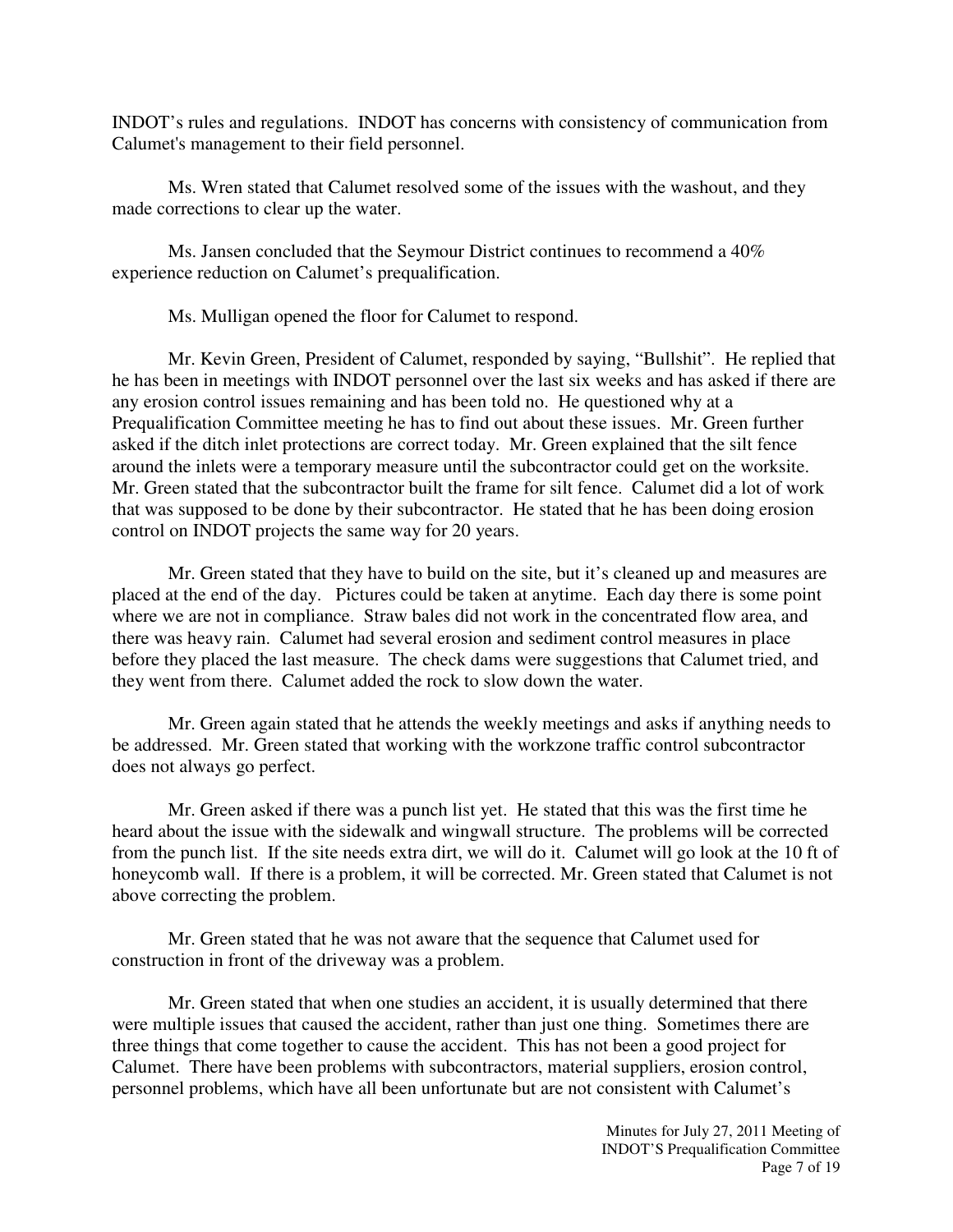typical performance. Calumet failed to correct the erosion control issues to INDOT's satisfaction at first, and they have had some personnel problems, but he feels it has been corrected. Mr. Green stated that he has met with INDOT every week and follows-up consistently.

Mr. Green stated that in regards to cooperation, per the QA/QC plan the concrete washout areas have been cleaned out one to two times per week and signs have been posted. The current washout area gets eroded from rain. Mr. Green further stated that they can and will do a better job. Calumet will use a dumpster to elevate the overflow.

Mr. Green stated that there have been numerous change order requests. Some changes have been implemented, and Calumet has not been paid yet.

 Mr. Green stated that Calumet takes pictures and video of the work site before they start construction. He proceeded to show several videos and had the following observations:

- Calumet's intern took the videos to show how the job site looked before Calumet began construction. Calumet takes these videos to provide protection from damage claims from property owners.
- The utility companies left areas of exposed soil and erosion. Mr. Green stated that multiple things happened to make the job bad. The videos show highly erodible material. The factors involved in this project were the erodible material, the utility companies work on the site, and starting the job late in the year.
- There was a previously eroded area at the south end of the project. There were also stockpiles of sandy backfill.
- A utility company used construction fencing at a relocation site, and there was standing water.
- Silt was running off the right-of-way near the funeral home, and an inlet was stopped up with silt. It was not protected. Mr. Green stated that he thought this was under INDOT's control at the time.
- Clay loam was found at the site throughout the project. The material was highly erodible and did not form well. Mr. Green stated that Calumet did not anticipate this type of soil. Calumet was supposed to use lime stabilization. He added that Calumet should have requested a change order but did not.
- At the Honey Creek Apartments, the ground was uneven, the curb was disintegrating, and there were several eroded areas.
- There was a silt fence around a detention pond that was there before Calumet started construction.
- A creek runs through the golf course and crosses under the road. The golf course has problems with pockets of silt and periodically adds dirt to fill in the spots. The material is highly erodible. A pipe from the golf course drains water continuously. This presents sedimentation problems including silt that runs out into the street.
- In one location, existing retaining walls were in flat areas and there was standing water.
- At Greensview Drive, the curbs were deteriorated and sediment was running off.
- Some inlets existed on the site prior to construction.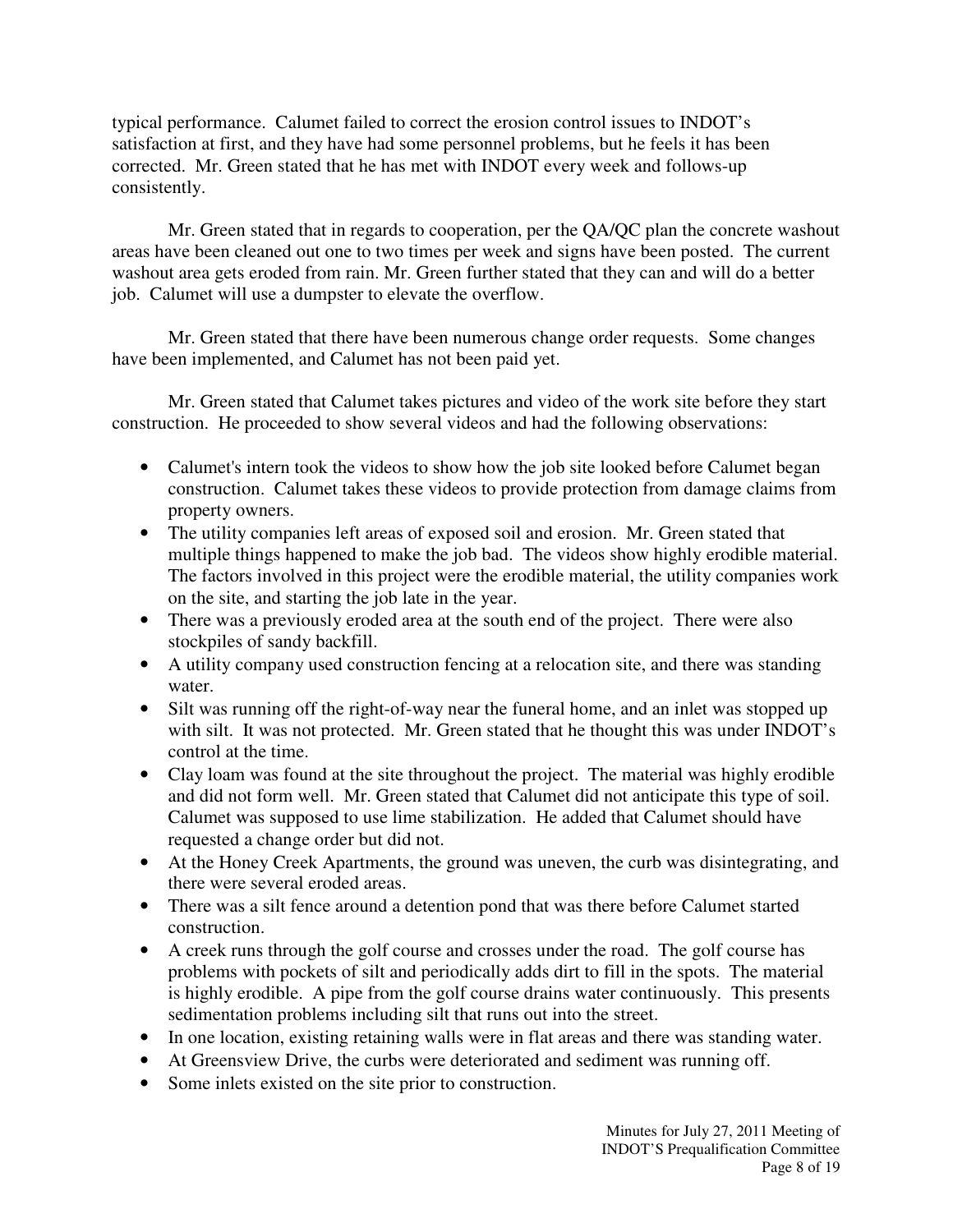- Silt fence was present at Structure 2, and the area is eroded from the slope to the stream. Mr. Green stated that the pictures are being shown to demonstrate that the area consists of highly erodible materials.
- Erodible material by the edge of the pavement was the responsibility of the utility companies. In one location, there is a big pile of dirt and silt running out in the street.
- At one location, a ditch leading to a pipe was bare. There was no protection on the slopes or at the pipe.
- At structure 7 there was a bare area in front of a stone wall. More bare areas were on the east side and south of the structure.
- Ruts were found at the bottom of the ditch line. There were bare areas and standing water at a structure. There was also vegetation in front of the pipe inlet.
- One location had erosion down the slope and at the sidewalk.
- At one structure, the plans had called for stone to be placed.
- Pipes were found with no protection.
- There were numerous flat, bare areas.
- These videos depict the site before Calumet began construction.

Ms. Mulligan asked if the videos were taken after the letting.

Mr. Green replied that it was about a month after the letting.

Mr. Green stated the erosion issues were present before Calumet got there. There were multiple issues before Calumet got started on the south end by Stone's Crossing. Pavement had runoff with erosion. The silt fences were already knocked down before Calumet started. Structure 12 shows that there was absolutely nothing there for erosion control. This project was handed over to Calumet. There was lime set up on the job, and Calumet did not anticipate it. It caused an added problem. Structure # 7 had erosion. We added an additional silt fences. The video and pictures show the original silt fence that was in place at Structure 12. It is a box culvert, but INDOT wanted two 30 inch pipes instead. There are pockets of silt all through the project. Calumet took the videos on June 29, 2010, approximately one week before Calumet was on site.

Mr. Green presented the following timeline of the worksite events:

| July 6, 2010          | The silt fences were in place and Calumet was waiting on the<br>utilities to finish their portion of work on the job site.                                                                                   |
|-----------------------|--------------------------------------------------------------------------------------------------------------------------------------------------------------------------------------------------------------|
| July 13, 2010         | The site was torn up by the utility companies, and no erosion<br>control measures were placed.                                                                                                               |
| <b>August 8, 2010</b> | The silt fences were washed out from the rain.                                                                                                                                                               |
| August 13, 2010       | Calumet's subcontractor, Earth Images, set up the silt fences again.<br>Calumet received reports that the silt fences were knocked down<br>again by several different utility companies working on the site. |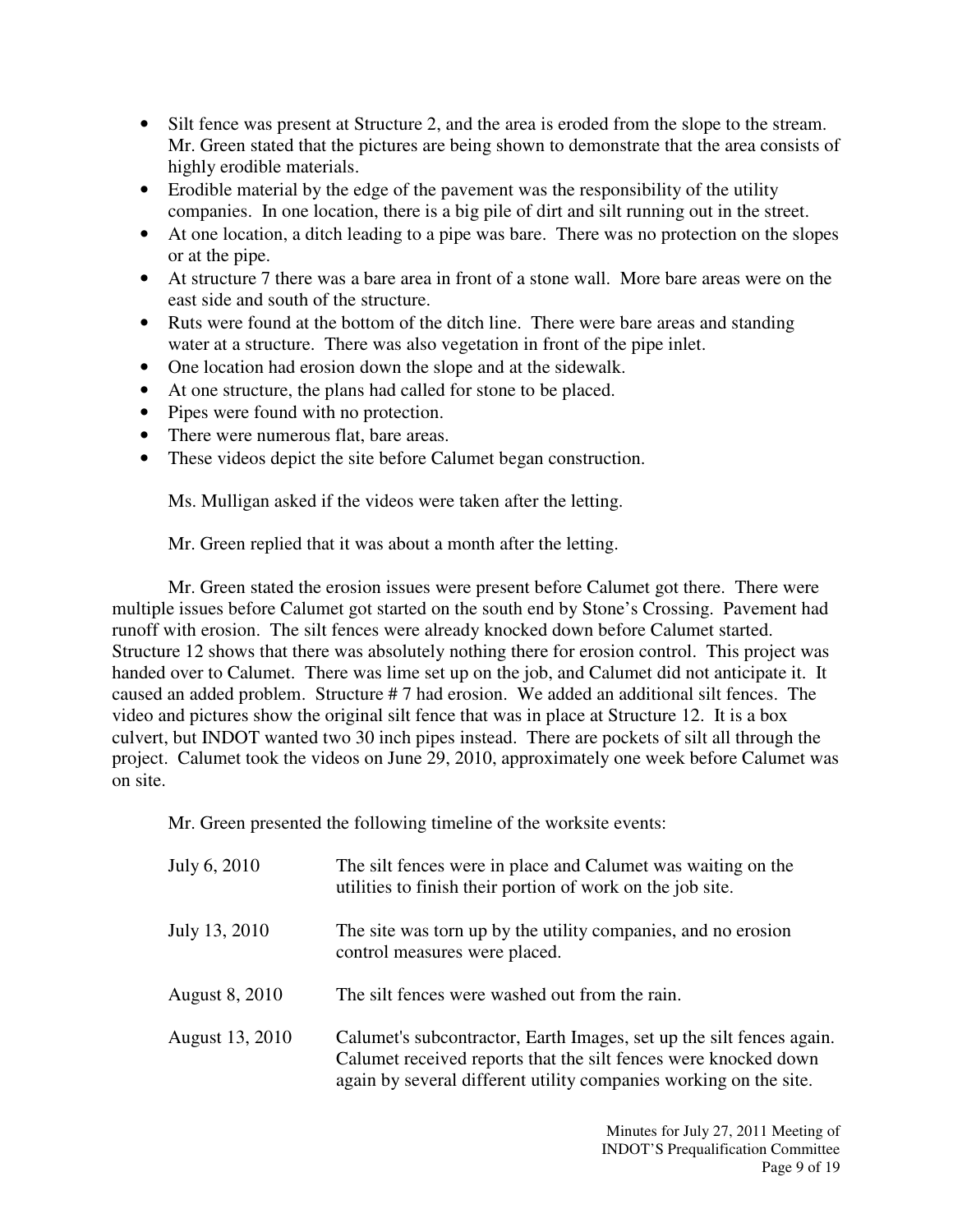| Sept. 17, 2010 | Calumet sent letters to the utility companies explaining that silt<br>fences put up by Calumet repeatedly have been knocked over by<br>the utility company workers.                                                                             |
|----------------|-------------------------------------------------------------------------------------------------------------------------------------------------------------------------------------------------------------------------------------------------|
| Sept. 28, 2011 | Calumet sent a letter to INDOT explaining the situation with the<br>silt fences and the money lost in replacement of the silt fences.                                                                                                           |
| Oct. 1, 2010   | The utilities company completed their portion of their work on the<br>worksite.                                                                                                                                                                 |
| Winter 2010-11 | Calumet did little work due to the weather. Throughout the winter,<br>the silt fences needed work and repair.                                                                                                                                   |
| Feb. 2011      | Due to ice and snow, Calumet could not replace silt fences.<br>Calumet reported that they would remove sediment in the pond<br>when they work in that area.                                                                                     |
| March 24, 2011 | Calumet repaired silt fences and installed check dams. Calumet<br>put in place an extensive erosion control program for the work site.<br>Calumet took on a lot of maintenance for pedestrians. Calumet<br>resumed construction on the project. |

Mr. Green continued his presentation with a slide show.

Mr. Green stated that the design plans proposed very little erosion control. The plans basically showed silt fence throughout the length of the project. Due to turbidity, Structures 7 and 12 had sedimentation coming up both sides. Calumet used silt fence and some ditch inlet protection. The area is highly erodible and some areas contain debris. The Rule 5 permit indicated that the plans were not reviewed by IDEM.

Mr. Green stated that the twin 30 inch pipes were an issue. The plans called for a temporary 42 inch pipe. Mr. Green stated that Calumet suggested changes to the erosion control measures but were denied. Pictures taken on July 14, 2011, show numerous problems with the silt fence and why it didn't work. There was no access around the pipe and Calumet controlled it as best as they could to prevent further erosion. Calumet initiated right-of-way entry from a property owner to perform maintenance on the ditch. The sedimentation has been there for two to three months. They have to be careful not to tear up too much around it and make it worse. The ditch has washed out about three times.

Mr. Green stated that the erosion at the golf course is not Calumet's problem. The silt fence did not work. Along the creek, the fence had washed out. Calumet put two slope drains in and submitted a change order. They had not been approved, but Calumet placed them anyway to correct the problem.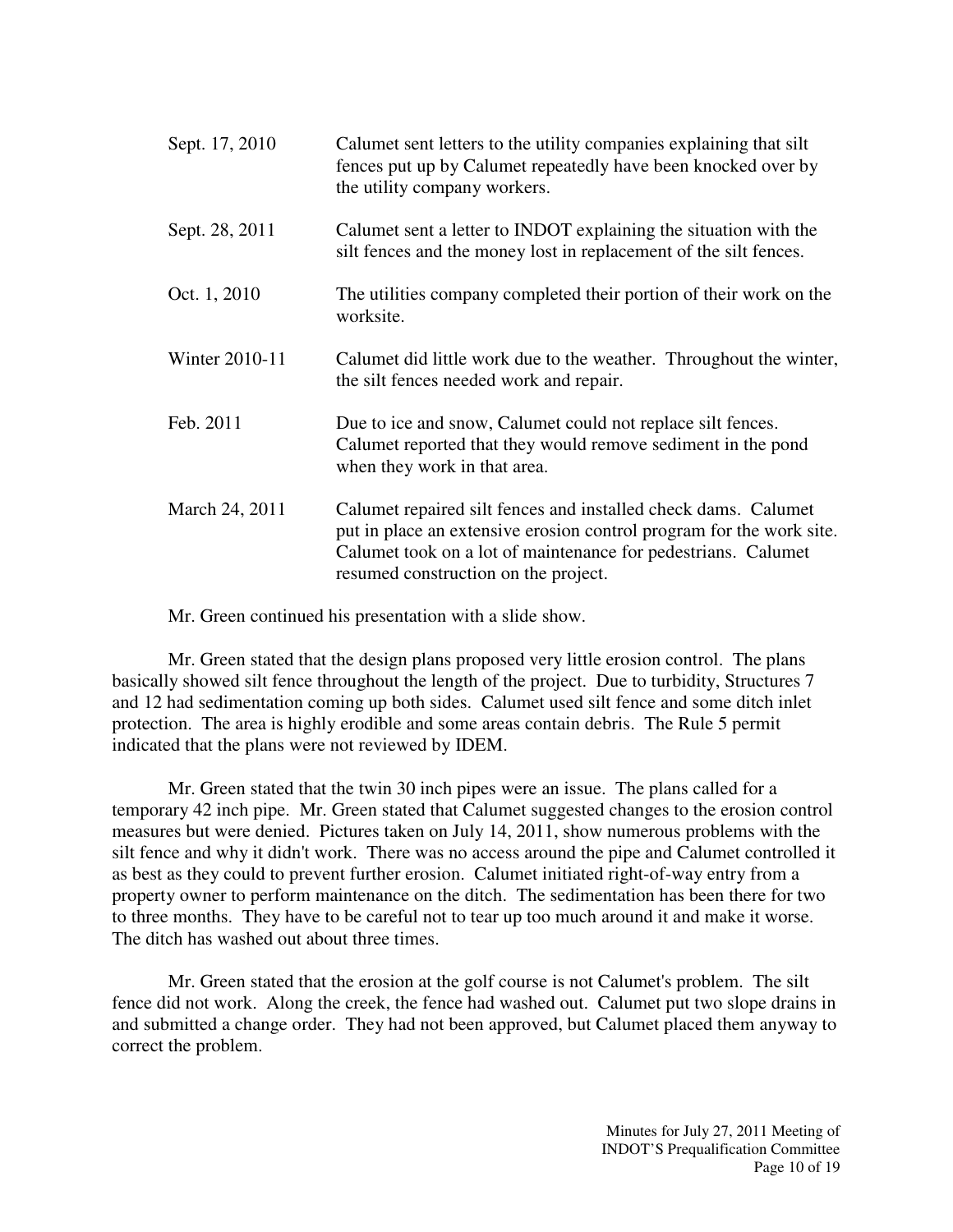Mr. Green stated that Calumet has taken hundreds of pictures since August 2010. They could show pictures of the erosion control measures knocked down and then back up.

Mr. Green stated that Calumet recently worked to complete the creek and the mitigation. They cannot put the permanent erosion control in until there is water in the creek to keep it alive.

Mr. Green stated that there were many problem areas that Calumet has cleaned out. Straw bales have been coming up, and they have been replaced once. They were replaced a third time, and they tried to fix the problem by using filter fabric under the bales to prevent wash out. On June 28, 2011, the straw bales didn't work. Calumet removed the straw bales and replaced them with a riprap check dam.

Mr. Green stated that pictures today of the traffic shift show improvement.

Mr. Green stated that currently Calumet's cost information on erosion control shows that they have spent \$60,000 but have only been paid \$30,000. They are 65-70% complete on the project and have gone over on erosion control.

Mr. Green showed a slide depicting Calumet's CR-2's from 2009 to now. It listed work completed with reviews and no problems. The average on the CR-2's is positive four.

Mr. Green stated that on contract SB-28335, Calumet has requested payment.

Mr. Green stated that Calumet had a few problems with the Dayton project (contract R-30576). Mr. Green stated he disagrees with the CR-2. They received a minus one due to the office trailer. Due to an agreement with a private owner, they initially set up the trailer. INDOT directed them to move the trailer due to an access issue. They had to scramble to move the trailer and get the utilities set up. Mr. Green stated that there was a problem with the #8 stone. The specifications allow the construction equipment on the aggregate layer when there is no room for concrete placement. Calumet wanted to drive on aggregate layer to place concrete. Calumet asked for a waiver. The project was completed with a \$31,000 QA bonus for completing the project ahead of time. Due to design problems, the phasing was changed. The Project Manager was working on two other sites that were accelerated. Calumet asked for substantiation on the CR-2 from INDOT but never received it.

Mr. Green stated that Calumet has had delayed projects due to utility relocations. The projects included Hanna Avenue, Fry Road, SR 103 I-465, and a City of Indianapolis project. Calumet's bidding capacity is reduced by 17% due to delayed projects.

Mr. Green stated that three of Calumet's projects were accelerated in 2010. Calumet requested to keep working while the utility companies were working, but they were denied. Calumet was asked to accelerate a project near the University of Indianapolis (U of I). Hanna Avenue was on track for completion in May 2010, but AT&T delayed the project, and Calumet was directed to stop. Calumet was requested to accelerate the project in September 2010, and they have not received payment to date.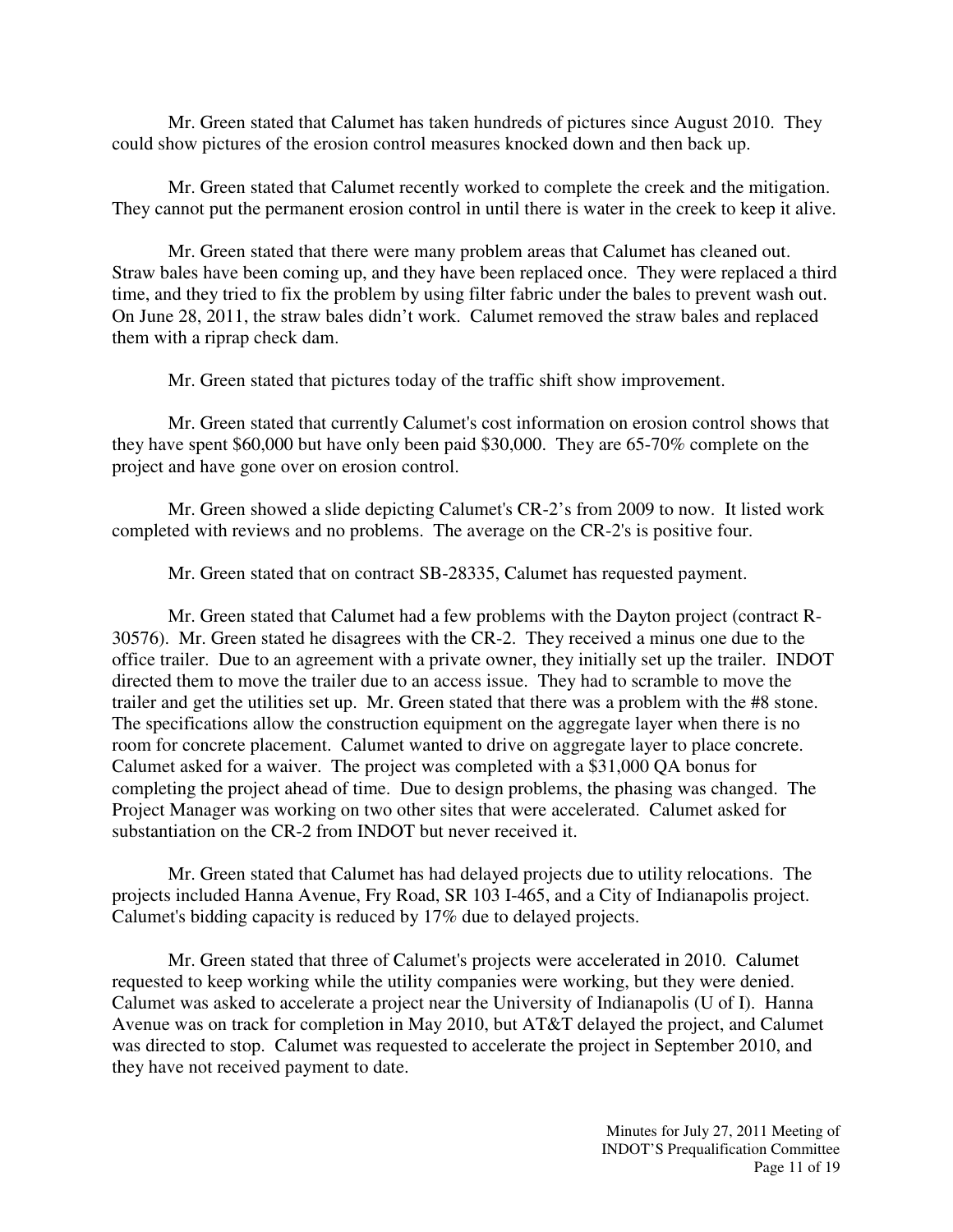The Fry Road project had multiple utility delays. The Project Manager had to concentrate his efforts on the project. The project originally had a five month construction schedule, but due to the utility delays it had to be constructed in 75 days. The Mayor of Greenwood wanted the project done before Black Friday. Calumet received payment in June 2011 after having submitted for it in December 2010.

The third accelerated project involved Michigan Road. It also had multiple utility delays. After the utility work was complete, again Calumet was asked to accelerate the project. The problem with accelerated projects is that it strains a company's resources. It is time consuming to manage for management. The accelerated projects starve resources from other projects, which affects cash flow.

Mr. Green stated that the point he was trying to make was that Calumet had not accelerated projects before 2010. Mr. Green stated that he has worked on one accelerated project in his 20 years experience. Now Calumet had multiple accelerated projects.

Mr. Green stated that due to the project delays and accelerated projects, Calumet's workon-hand was higher. All work-on-hand is considered in the prequalification bidding capacity whether the project is an INDOT project or another project.

Mr. Green stated that if INDOT reduces Calumet's bidding capacity by 40%, they would not be able to bid on INDOT projects.

Mr. Green stated that there have been multiple issues going on. SR 135 started with a utility nightmare and got out of control. Calumet should have filed notices of changed conditions. The weather in the 2010-11 winter reduced the time Calumet could work on the project. The ground was frozen in the spring. There has been a large expense on erosion control not attributed to Calumet. Calumet will spend three to four times the original budget for erosion control.

Mr. Green stated that other projects took resources from the SR 135 project. He is not giving excuses. Calumet is not perfect. Mr. Green stated he wanted to give the Committee the facts of why things went the way they went. There are no perfect contractors out there. Mr. Green prefers to handle things in the field. He is accessible by phone and email. Calumet is trying and making corrections. They have increased management on this project, including adding a general superintendent, a concrete foreman, a grade foreman and a project engineer. They have increased oversight of all projects. They are training two employees to become certified professionals in erosion and sediment control and storm water inspection. They are training four employees to become certified inspectors. There have daily inspections of traffic control and erosion control. Erosion control is now a part of the planning process. Calumet has heightened it's sensitivity, and they are encouraged by the improvements and are well on the way to recovery. Mr. Green reiterated that if issues are brought to Calumet's attention, they will be corrected, and they are being more sensitive to erosion control maintenance.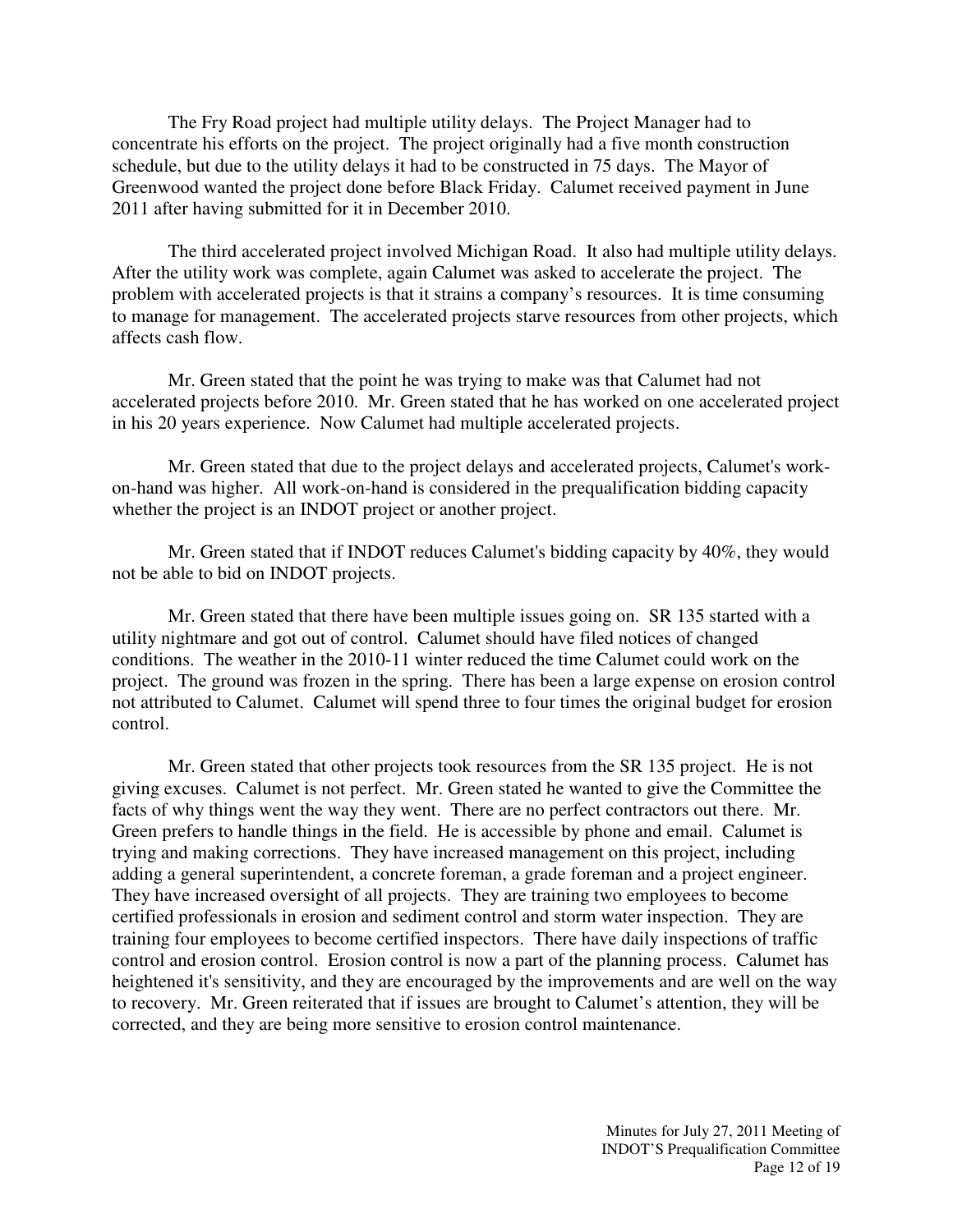Mr. Green stated that he feels the SR 135 problems are isolated. There are problems daily, but they are being corrected as they are discovered. Silt fence will get torn down, but Calumet will replace it sooner.

Mr. Green stated that Calumet has outbid their competitors by an average of 4%. If Calumet were not bidding, then INDOT would be paying 4% more. Also, Calumet has had a history of no project delays.

Mr. Green stated that he disagrees with the interim CR-2. It is a challenging project that Calumet should have got under control. The erosion control plans were poor to begin with, and the project was a maintenance nightmare.

Mr. Green responded to the Seymour District's recommendation of a 40% prequalification capacity reduction. It would prevent Calumet from being able to bid on INDOT projects. According to Mr. Green, the reduction would amount to an \$18 million reduction. Add on top of that the \$8 million work-on-hand due to the delayed projects, it would be the same as a 58% reduction. Mr. Green thinks that the capacity reduction is not warranted and asks the Committee to reconsider.

Ms. Mulligan stated that we would take a ten minute break and return at 12:20 p.m.

The meeting resumed at 12:22 p.m. Mr. Miller left the meeting to attend another meeting but rejoined this meeting at 12:30 p.m.

Ms. Mulligan stated that the Prequalification Section has not received a renewal application for Calumet, and their Certificate of Qualification is due to expire on July 31, 2011.

Ms. Mulligan stated that the floor is open for discussion.

The Committee members were given copies of the interim CR-2 and the QA/QC plan.

Ms. Jansen stated that the taxpayers deserve to get the project they are paying for to INDOT's standards and specifications.

Ms. Wren stated she wanted to reply to some of Calumet's comments. She stated the jobsite was a mess before Calumet started construction. There were issues with utilities and the county regarding erosion control; however, INDOT emphasized the importance of erosion control at the pre-construction conference with Calumet. Ms. Wren addressed a comment about lime stabilization. She stated that lime stabilization is the standard and if a material other than lime is used, then a change order needs to be done. She stated that there are a lot of change orders she is working through. She stated that Calumet installed the filter sock prior to that request being approved, but it has recently been approved. She referred to Calumet's comments regarding problems on the structures and replied that she is working on it. She addressed a comment about payments and quantities. She stated she told two Calumet employees that if there are discrepancies with quantities, bring it to her attention, and we can get those issues resolved. She stated that when the utilities left the site, the bare areas had been stabilized so we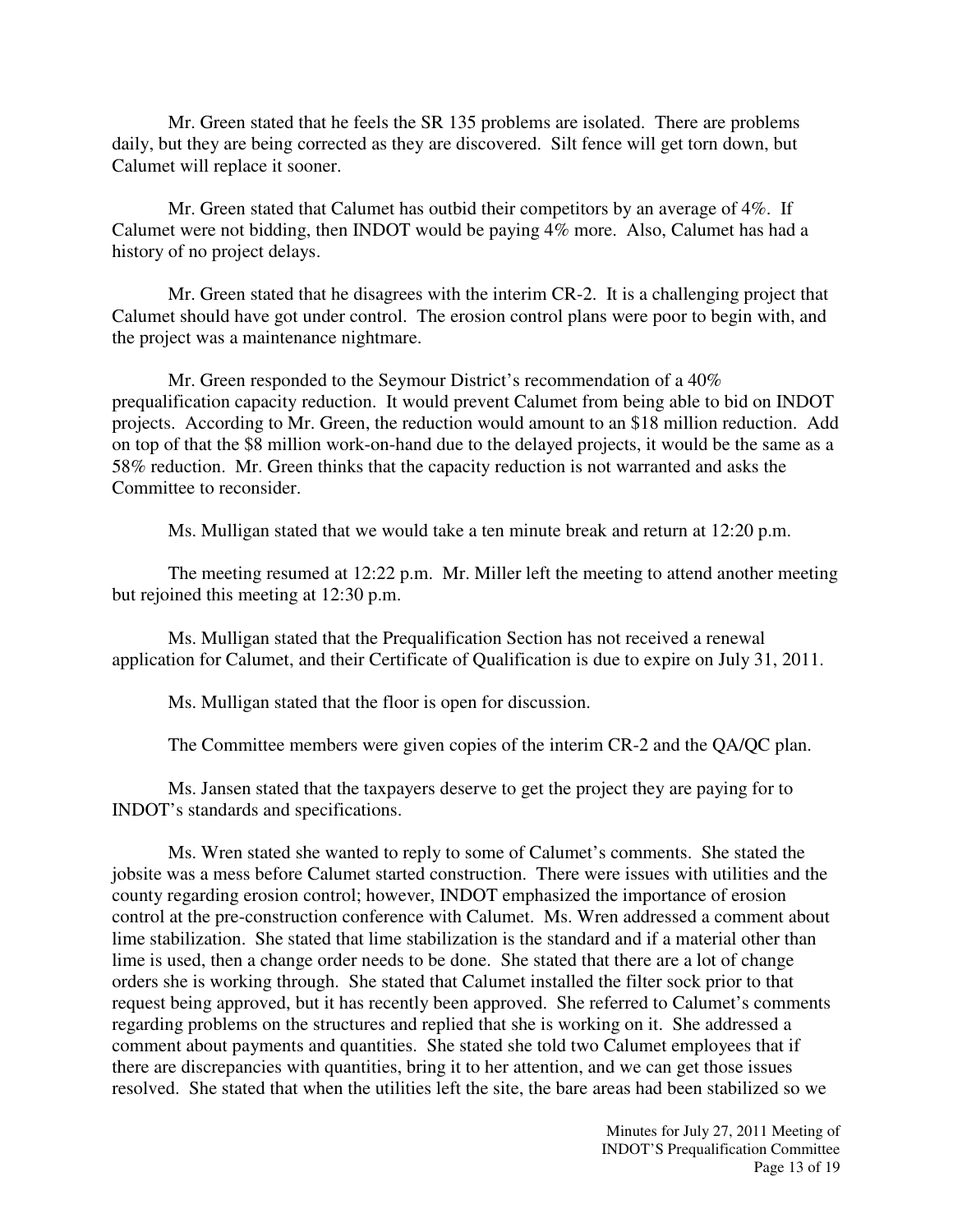cannot blame the poor conditions on the utilities. It was a fight to get it done. She stated that she would have to look back to see what was in place as far as the silt fence. She stated that we are resolving things in the field and those issues are not always brought up at the meetings. She stated that although Calumet's new inspector Mr. Scott Mason is inexperienced, he is willing to learn. Several Seymour District personnel have demonstrated what needs to be done for Mr. Mason. Ms. Wren reiterated that if Calumet sees an issue, they can contact her or others in the Seymour office.

Mr. Green stated that as long as the issues are being fixed, that is all that matters. He does not like the issues brought to the Committee, if the issues are being resolved.

Ms. Wren stated that INDOT is willing to work with the contractor on the issues. She stated she could make a list, if Calumet prefers.

Ms. Mulligan stated that it is great if INDOT wants to go to the extra effort, but we shouldn't have to. She stated that what concerns her is the number of times INDOT had to inform Calumet of the issues. She stated that there are repeated emails of what has been going, on and she is very concerned with the lack of response.

Mr. Saxe stated that there were two district erosion control inspections and other inspections. Calumet had been told about problems with erosion control many times and in many ways. The specifications describe the contractor's responsibility. The Office of Environmental Services duties are to work with the district to deal with any problems and to clarify the specifications. The contractor must have a good managed erosion control program and needs to be proactive. The contractor should not wait for INDOT to point out the problems. The contractor needs to propose what to do to correct the problem. INDOT should help, but should not have to direct the corrective measures.

Mr. Kicinski asked about the erosion control plans that were submitted and denied.

Mr. Green replied that Calumet submitted three new erosion control plans. He stated that all three plans were denied. Initially Calumet followed the erosion control specs as directed and had to show it would not work.

Mr. Logman stated that the Seymour District had informed Calumet that the plans should follow the specifications.

Mr. Stark stated that the problem is not just about erosion control and traffic control. Calumet's quality of work has been an issue based on the recent CR-2's. Performance is an all encompassing issue. There is a communication issue that was highlighted by the erosion control and traffic control issues.

Mr. Logman stated that the district concentrated on the erosion control and traffic control issues because those were the main issues that were documented. Poor erosion control on this project has been a consistent issue. Another erosion issue is that there are problems where sod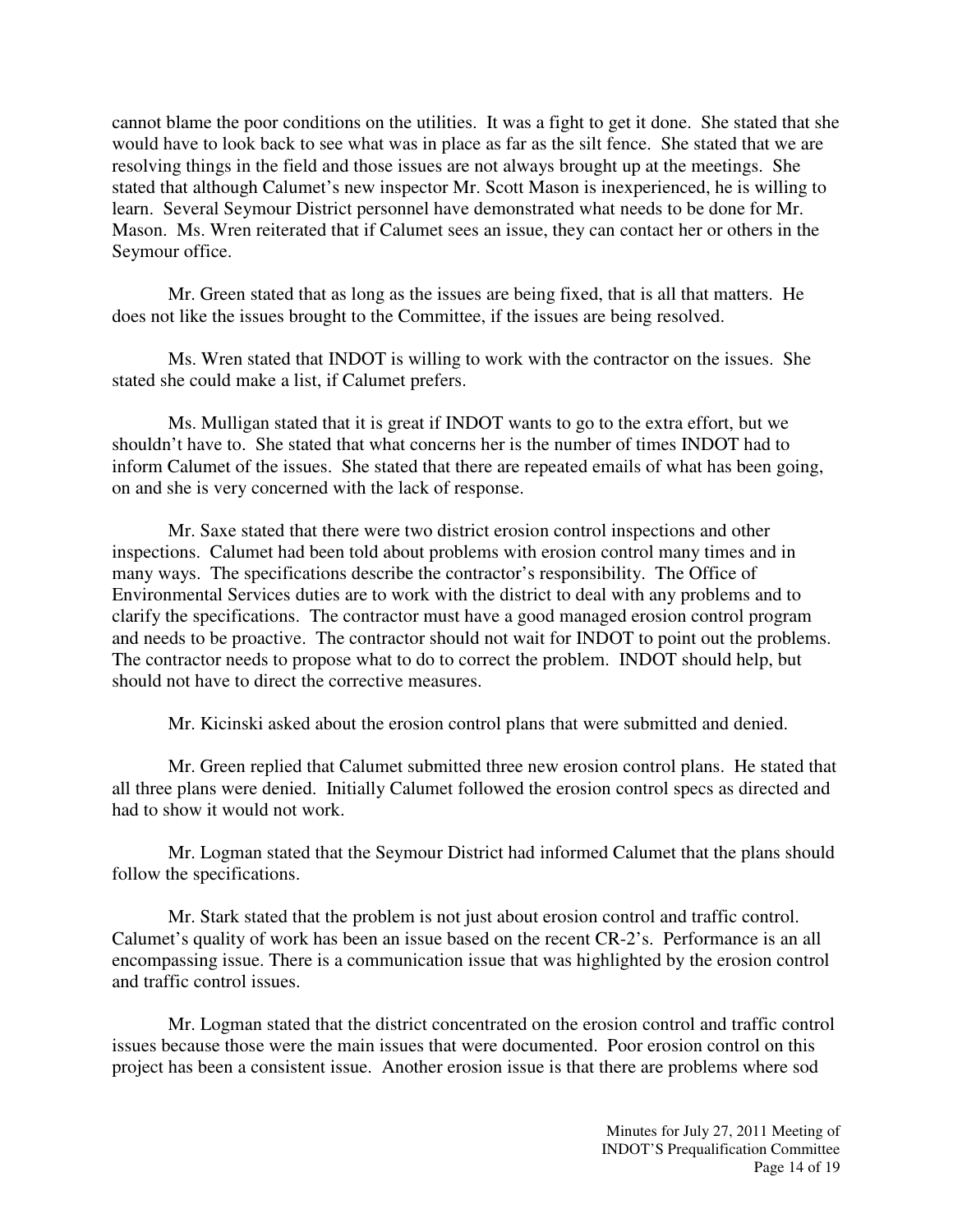has been placed and the contractor may need to place more fill. The curb doesn't fit. He stated that many times there is only one opportunity to make the project look good.

Mr. Stark asked what Calumet's current work is on hand.

Mr. Green replied \$40 to \$43 million.

Mr. Stark stated that it sounds like Calumet is over extended. The CR-2 for the Crawfordsville District project shows there are management issues. The Committee is here to decide at what level Calumet can perform. There is a QA/QC issue. When a company gets lean, mistakes can be made. We know that Calumet has had good CR-2's also, so we know Calumet can handle jobs. Other poor marks on CR-2's could be for valid reasons.

Mr. Green stated that Calumet was stretched last year, but now we are caught up. Calumet had three accelerated jobs last year. It is highly unusual to have accelerated jobs. Calumet's capacity was reduced, but they have capacity now. Calumet's revenue should be between \$4 to \$6 million a month. During an accelerated project, Calumet's revenue was reduced to \$2 to \$3 million a month. If Calumet were directed to accelerate more projects, we would have to hire someone new or sub out more of the work. Calumet has been stretched before, and they can handle it. As far as I know, Calumet has no QA/QC issues. The other project manager is no longer with us. Mr. Green stated that Calumet earned a \$31,000 QA bonus in Dayton, and there were no quality control issues there.

Mr. Kicinski asked if Mr. Grove is still on the project.

Mr. Green stated Mr. Steve Milbourne was the project manager that is gone and Mr. Grove is still on the project.

Mr. David Yount, a representative from Calumet, stated that sometimes it takes four to six weeks to get the minutes from the progress meetings. Calumet is responsible for addressing the items, but we need time to address them after we get the minutes. He stated that he needs something in writing. He would rather things be brought to his attention on the job site so he can take action immediately. If the issue has to wait for a progress meeting to be brought up then it typically takes nine weeks to get resolved after getting the minutes from the meeting. With the RPM's, Calumet removed the ones we thought were in conflict. Then we get progress meeting minutes, and the issue is repeated over nine weeks.

Mr. Hedge stated that it should not take nine weeks to fix something. He asked why should INDOT tell the contractor what to do, if it has been brought up before and has been a problem for weeks. Wouldn't it be on the radar?

Mr. Green stated that the placement of the straw bales by the subcontractor was a continued problem. The straw bales were replaced a few days after the original installation, then they were replaced by a riprap checkdam. Washout problems were brought to Calumet's attention, and we cleaned it many times to clear it out. Sediment encroaching the curb was corrected many times. Mr. Green stated that at the June 8, 2011, Committee meeting, Mr. Saxe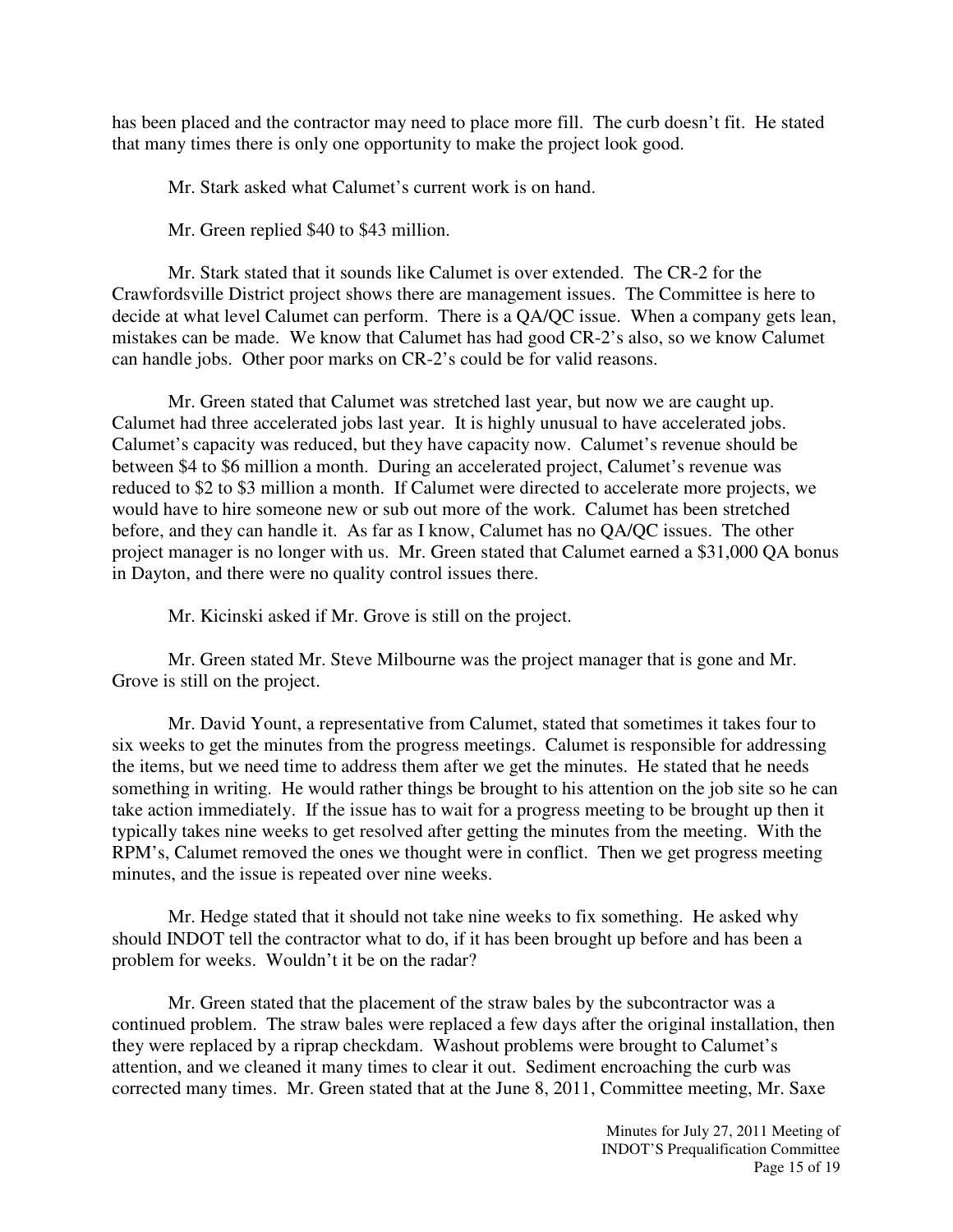stated that Calumet caused the erosion at the golf course. That erosion was there before we got on site. Calumet was waiting for approval on the filter sock and went ahead and placed it anyway. Ms. Wren has now approved it. Mr. Green stated that he takes exception to all of this. Does Calumet have problems? Yes, they do. Calumet has done numerous things to correct the erosion control. There are many problems, and we could go out today and silt fence will go down and then back up again. Calumet has a lot of pictures too. We feel like Calumet is following the specifications.

Ms. Mulligan stated that we only have the room until 1:00 so other arrangements may need to be made if we are not done in time.

Ms. Jansen stated that INDOT has taken hundreds of pictures of this project that go back to August 2010. Just to be clear, we are not taking a few snapshots, and we are not trying to say "gotcha." The issue is the condition of the site. The Seymour District is not trying to hold Calumet responsible for conditions that occurred before construction began.

Mr. David Vornehm, legal counsel for Calumet, stated that we could go back and forth with responses to the pictures, but he thinks we should move forward.

Ms. Mulligan stated that INDOT has presented the information, and we want to give Calumet the time to respond. The Committee takes this very seriously, and we want to take the time to do it right.

Mr. Green replied that pictures can show a problem, but pictures of the area after the issue has been resolved should also be shown. For example, at one point in time a picture presented an erosion control issue. The issue was corrected by building a bigger basin; however, when the pump was started, silt flowed out. Once the pump was moved, the problem was resolved.

Mr. Novak asked if the Committee members could get copies of what Calumet presented today.

Mr. Vornehm replied yes and asked that Calumet receive a copy of INDOT's presentation.

Mr. Stark stated that the Seymour District felt the issues were serious enough to bring Calumet to the Committee. We have four people sitting on this Committee that have spent time in the field. Very seldom do contractors get pulled into this Committee. This is a very serious issue. If all contractors performed poorly, they would all be brought to the Committee. We would like to see zeros on CR-2's, then we know we are getting what we pay for. We expect Calumet to fix these issues. There should be an understanding of the issues in the field and how to deal with them. Mr. Stark stated that honeycombed concrete may become a maintenance problem in the future if it is patched. It should be removed and replaced.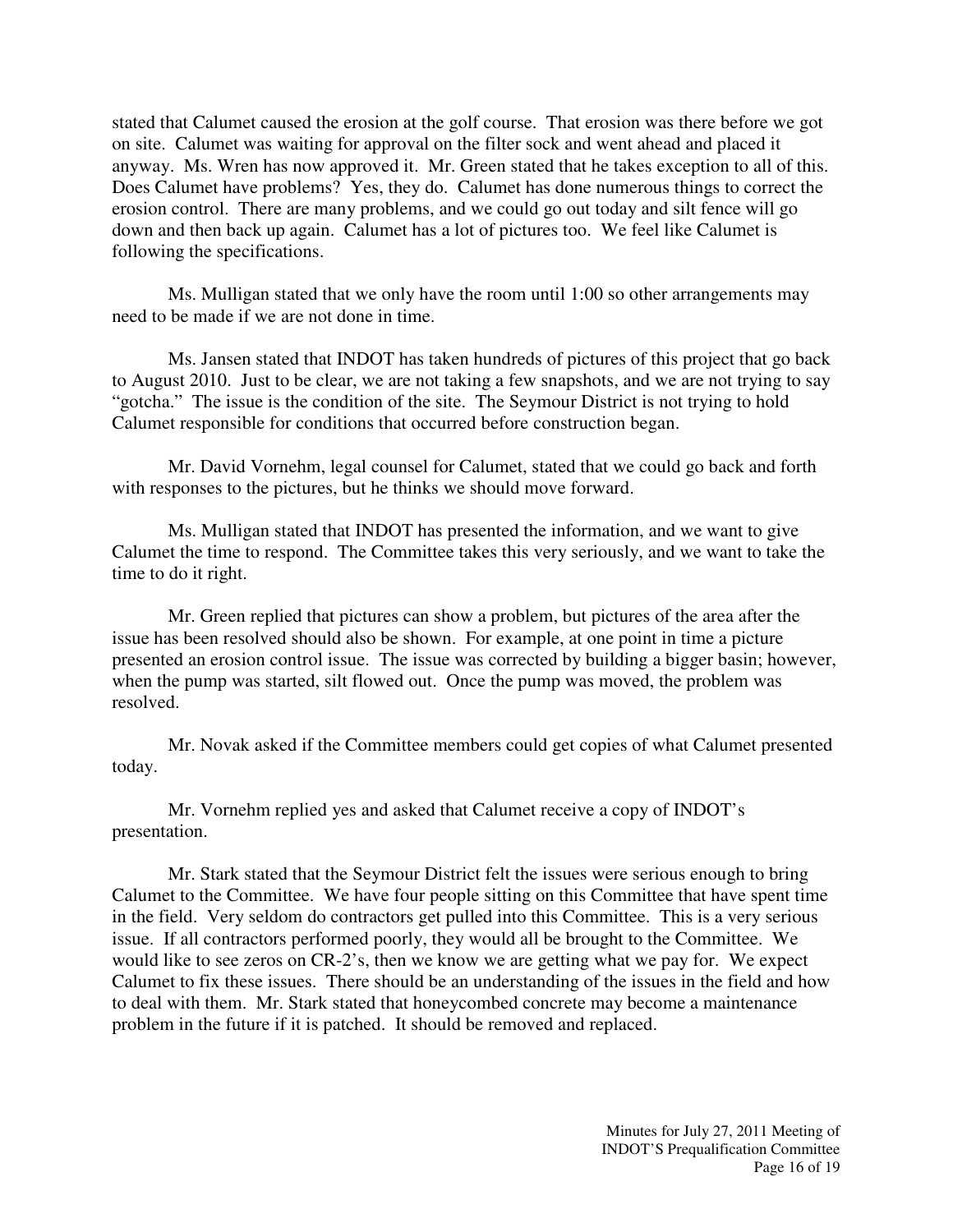Mr. Logman stated that patching the holes is not acceptable. To do the job correctly, the concrete has to be ripped out and new concrete poured. If an issue in the field does not get done right, the personnel in the field are accountable. The expectation is for Calumet to fix it.

Ms. Mulligan reminded the Committee that Ms. Jansen's recommendation is to place a 40 % reduction on Calumet's bidding capacity. All new applicants are set at a 30% reduction, and the percentage is reduced from there after working with INDOT.

Mr. Miller asked if there were any comments from the District about the issues brought up about this project.

Mr. Perez stated that he did not get involved with this project until after the June 8, 2011, Committee meeting. Mr. Perez has worked with Calumet on what measures they should use.

Mr. Joe Jones, Seymour District Construction, stated that he discussed the straw bale checks in particular with Calumet. He asked that they replace the straw bales, which they did. The progress meeting showed what was needed, and there has been ongoing communication.

Mr. Miller stated that he met with Mr. Mason from Calumet. They spent two hours walking and driving the site, and he gave Mr. Mason technical advice.

Mr. Perez stated that he has talked with Mr. Mason on the worksite visits and has explained to him the issues. Items discussed included improper trenching of straw bales and inlet protection measures. One of the pictures presented earlier showed that an inlet was not trenched in properly. It had been done to some extent. Mr. Perez stated that he explained the standard of framing and cross bracing to Mr. Mason.

Mr. Miller stated that the Committee members need to see all CR-2's, not just the recent interim CR-2. There have been some discussed here that we do not have. He asked if it was possible to have copies of all CR-2's.

Ms. Macdonald responded that we have five sets of the older CR-2's, if members want to look at them.

Ms. Mulligan added that the sets of the older CR-2's were available at the last meeting.

Mr. Miller stated that a 40% capacity reduction seems a bit extreme because 40% of the jobs do not have problems. Mr. Miller recommended a reduction of 25% instead.

Mr. Stark stated that he was thinking of a 20 to 25% capacity reduction. It is taking too long for these issues to be corrected, and the Committee needs to look at it for that reason.

Mr. Green stated that a 20% capacity reduction would be closer to 40% with all the delayed projects out there that were not Calumet's fault. The Walsh job is still tied up after all this time. He requested the Committee consider some allowance.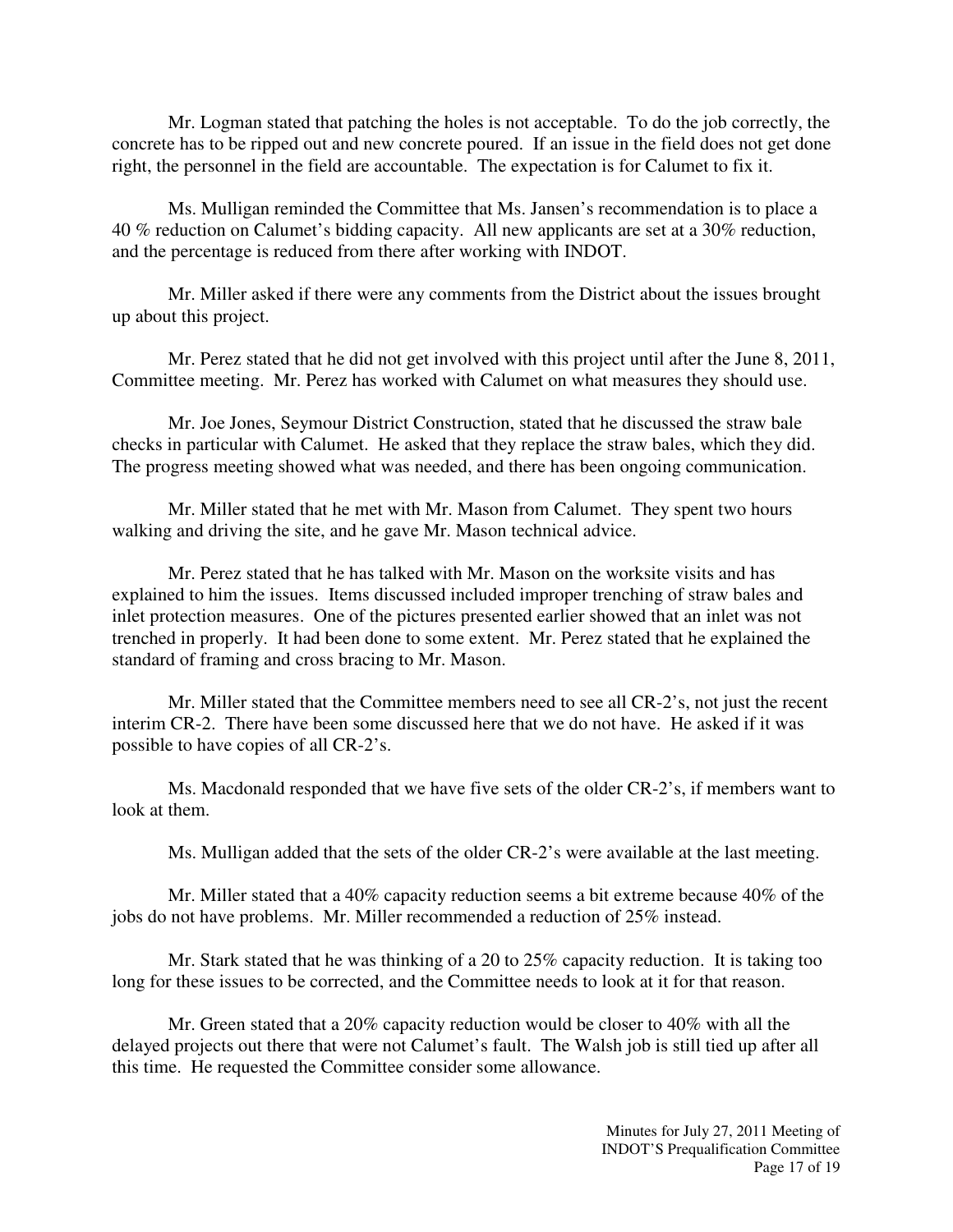Mr. Kicinski questioned Calumet regarding their work on hand. He stated that their available capacity should be higher because the three projects were accelerated.

 Mr. Green replied that Calumet would like to have the amount from delayed projects considered. He stated that if a 25% reduction is imposed, the \$5 to \$8 million work on hand from the accelerated projects would actually mean a 38% reduction.

 Mr. Kicinski questioned if the accelerated projects were before this project. He stated that with those project accelerations and delays, the effect over-extended Calumet.

Mr. Green replied that two of the three were before this project.

Mr. Green brought up the chart he showed earlier with the delay amounts.

Mr. Wright asked why the projects were accelerated.

Mr. Green explained that the Hanna Avenue project was accelerated by the University of Indianapolis because the project had been delayed by utilities and they wanted an end of year completion. The Fry Road project was accelerated because the Mayor of Greenwood wanted it completed in time for Black Friday.

Mr. Novak asked why the Committee should consider the accelerated projects.

Mr. Miller stated that Mr. Green had said there was \$8 million in projects that should have been completed by now.

Mr. Stark asked Mr. Green how much of it is on state work.

Mr. Miller stated that all work on hand is deducted when considering the bidding capacity.

Ms. Novak asked if a reduction will do anything. The delayed projects could get underway and if Calumet requests an appeal, the reduction could be useless.

Mr. Kicinski recommended to not consider the additional work on hand.

Mr. Miller moved to reduce Calumet's prequalification capacity rating by 20%.

Mr. Stark seconded the motion.

All members voted in favor of the motion.

Ms. Mulligan stated that the Committee's recommendation will go to the Commissioner for his approval. The Commissioner may approve it or may choose to go with another action. Ms. Mulligan stated that if the Commissioner agrees with the Committee's recommendation, then the 20% reduction will be applied to the current and renewal Certificate of Qualification.